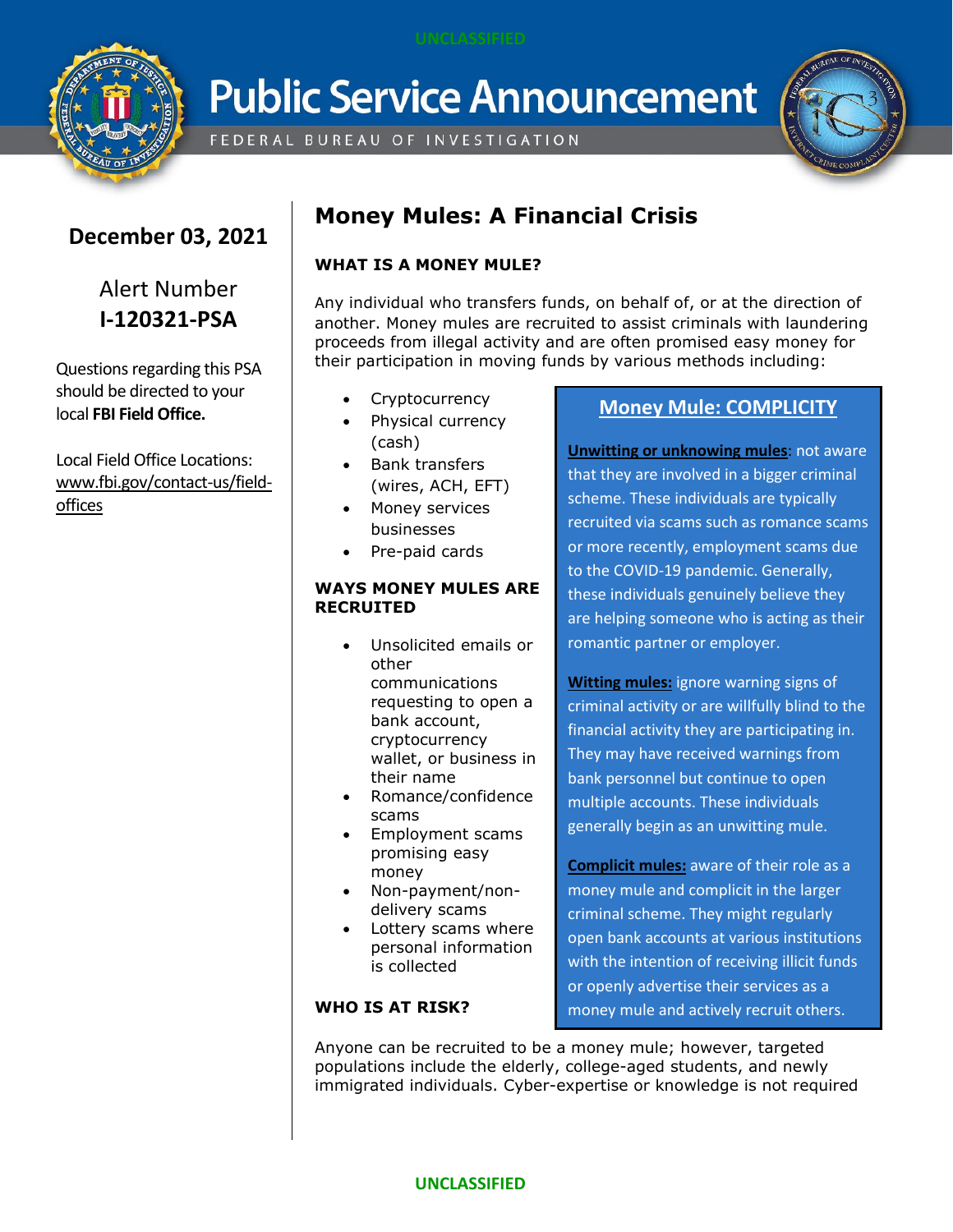Federal Bureau of Investigation **Public Service Announcement**

the money mule will be directed how to open accounts and process various transactions.

### **RECENT TRENDS**

In 2020 into 2021, the IC3 received an increase in complaints relating to COVID-19 related fraud and online scams involving cryptocurrency, such as business email compromises, extortion, employment scams and confidence/romance scams. The increases in these scams could be the result of isolation due to COVID-19 quarantine restrictions, the loss of employment due the COVID-19, and increases in remote work which allowed criminals to instruct money mules to provide copies of their personal information online.

Money mules were also asked to provide copies of their personal information or to directly open cryptocurrency accounts and wallets as part of online scams such as romance fraud, extortion, non-payment/non-delivery, or investment scams. These accounts opened in the money mule's name could then be later used in other scams to target victims of business email compromises, tech support, and other online scams.

#### **CONSEQUENCES FOR ACTING AS A MONEY MULE**

Individuals acting as money mules are putting themselves at risk for identity theft, personal liability, negative impacts on credit scores, and the inability to open bank accounts in the future. Furthermore, they and their families could be threatened by criminals with violence if they do not continue to work as a money mule.

In addition, these individuals face prison sentences, a fine or community service, even if unwitting. Particularly in the United States, potential Federal charges include: Mail Fraud, Wire Fraud, Bank Fraud, Money Laundering, Transactional Money Laundering, Prohibition of Unlicensed Money Transmitting Business, and Aggravated Identity Theft. These charges come with fines reaching \$1,000,000 and up to 30 years in prison.

#### **TIPS FOR PROTECTION**

If you believe you are being used as a money mule:

- STOP communicating with the suspected criminal
- STOP transferring funds or items of value
- Maintain receipts, contact information, and communications (emails, text messages, voicemails) so the information may be passed to law enforcement
- Notify your bank or payment provider
- Notify Law Enforcement. Report suspicious activity to the FBI's Internet Crime Complaint Center (IC3) at www.ic3.gov and contact your local FBI field office

#### **UNCLASSIFIED**